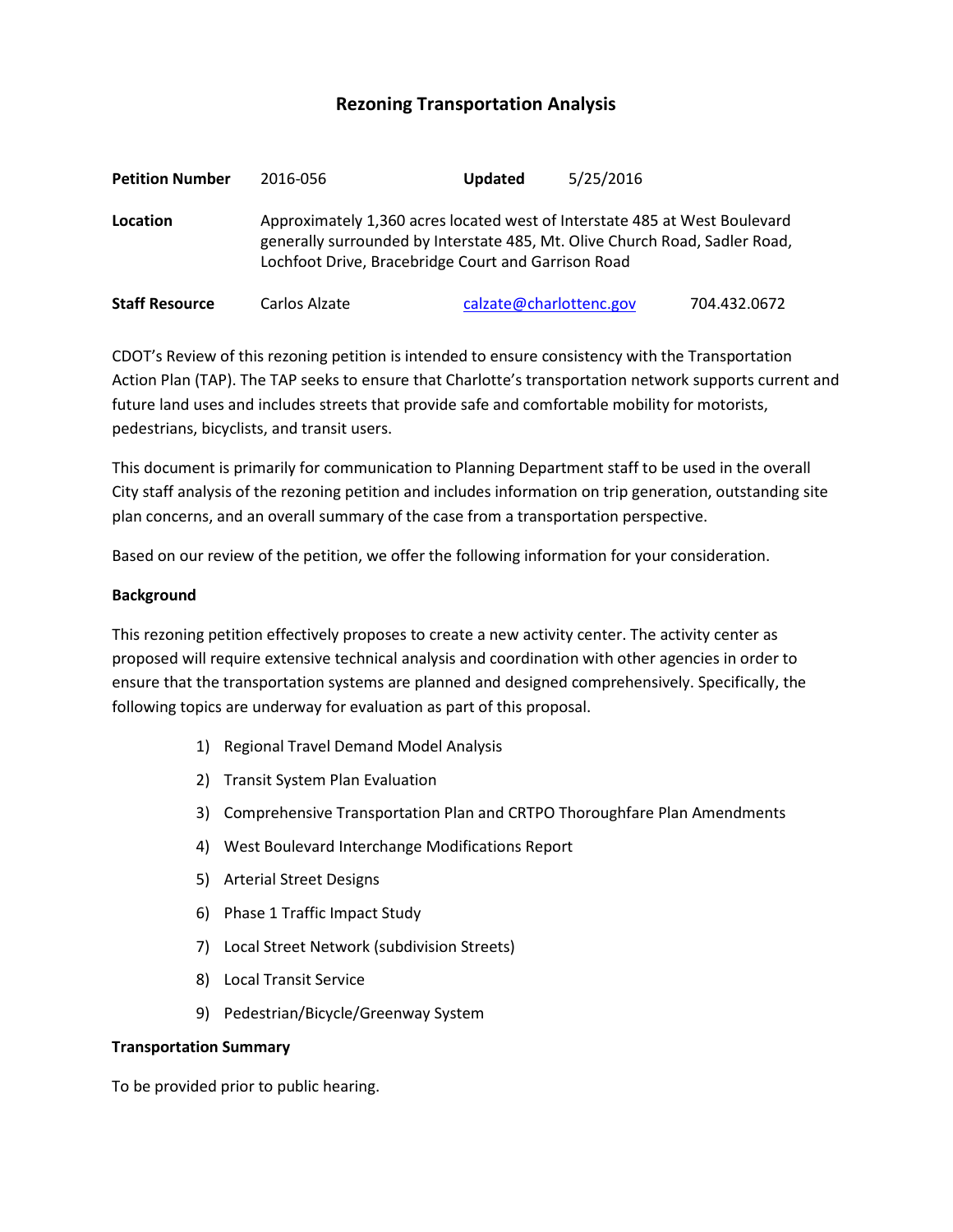### **Trip Generation**

The proposed development could generate 120,000 trips per day as proposed. Based on review of national and local information, we estimate that approximately 45,000 of these trips will be captured internally within the Center and 75,000 of these trips will enter or exit the center. In order to ensure that these trips can be served adequately, the proposed transportation network must include a dense internal local street network supported by a system of well-designed arterial streets that have good connectivity to I-485.

| <b>Site Plan</b><br><b>District</b> | <b>Uses</b>         | <b>ITE Code</b>    | Intensity      | <b>Trips Per Day</b> |
|-------------------------------------|---------------------|--------------------|----------------|----------------------|
| Employment                          | Apartment           | [ITE 220/Eq.]      | 500 dwellings  | 3,154                |
|                                     | Hotel               | [ITE 310/Rates]    | 250 rooms      | 2,043                |
|                                     | Office              | [ITE 710/Eq.]      | 4.5 million sf | 23,694               |
|                                     | Retail              | [ITE 820/Eq.]      | 50k sf         | 4,328                |
| <b>Town Center</b>                  | Apartment           | [ITE 220/Eq.]      | 1700 dwellings | 10,426               |
|                                     | Hotel               | [ITE 310/Rates]    | 500 rooms      | 4,085                |
|                                     | Office              | [ITE 710/Eq.]      | 2 million sf   | 12,793               |
|                                     | Retail              | [ITE 820/Eq.]      | 300k sf        | 13,870               |
| Gateway                             | Hotel               | [ITE 310/Rates]    | 250 Rooms      | 2,043                |
|                                     | Office              | [ITE 710/Eq.]      | 500k sf        | 4,461                |
|                                     | Retail              | [ITE 820/Eq.]      | 50k sf         | 4,328                |
| Transitional                        | Apartments          | [ITE 220/Eq.]      | 300 dwellings  | 1,942                |
|                                     | Office              | [ITE 710/Eq.]      | 1 million sf   | 7,554                |
|                                     | Retail              | [ITE 820/Eq.]      | 25k sf         | 2,758                |
| Residential                         | Single Family       | [ITE 210/Eq.]      | 1700 dwellings | 14,233               |
|                                     | Apartment           | [ITE 220/Eq.]      | 300 dwellings  | 1,942                |
|                                     | Retirement          |                    |                |                      |
|                                     | Community<br>(CCRC) | [ITE $255/Rates$ ] | 200 units      | 480                  |
|                                     | Retail              | [ITE 820/Eq.]      | 75k sf         | 5,633                |
|                                     |                     |                    | <b>Total</b>   | 119,767              |

|                     | <b>Existing Zoning</b>         |           |                                                  |  |
|---------------------|--------------------------------|-----------|--------------------------------------------------|--|
| Scenario            | Land Use                       | Intensity | <b>Trip Generation</b><br>(Vehicle<br>trips/day) |  |
| <b>Existing Use</b> | Various Low-Density Uses       |           |                                                  |  |
| Entitlement         | Need Information from Planning |           |                                                  |  |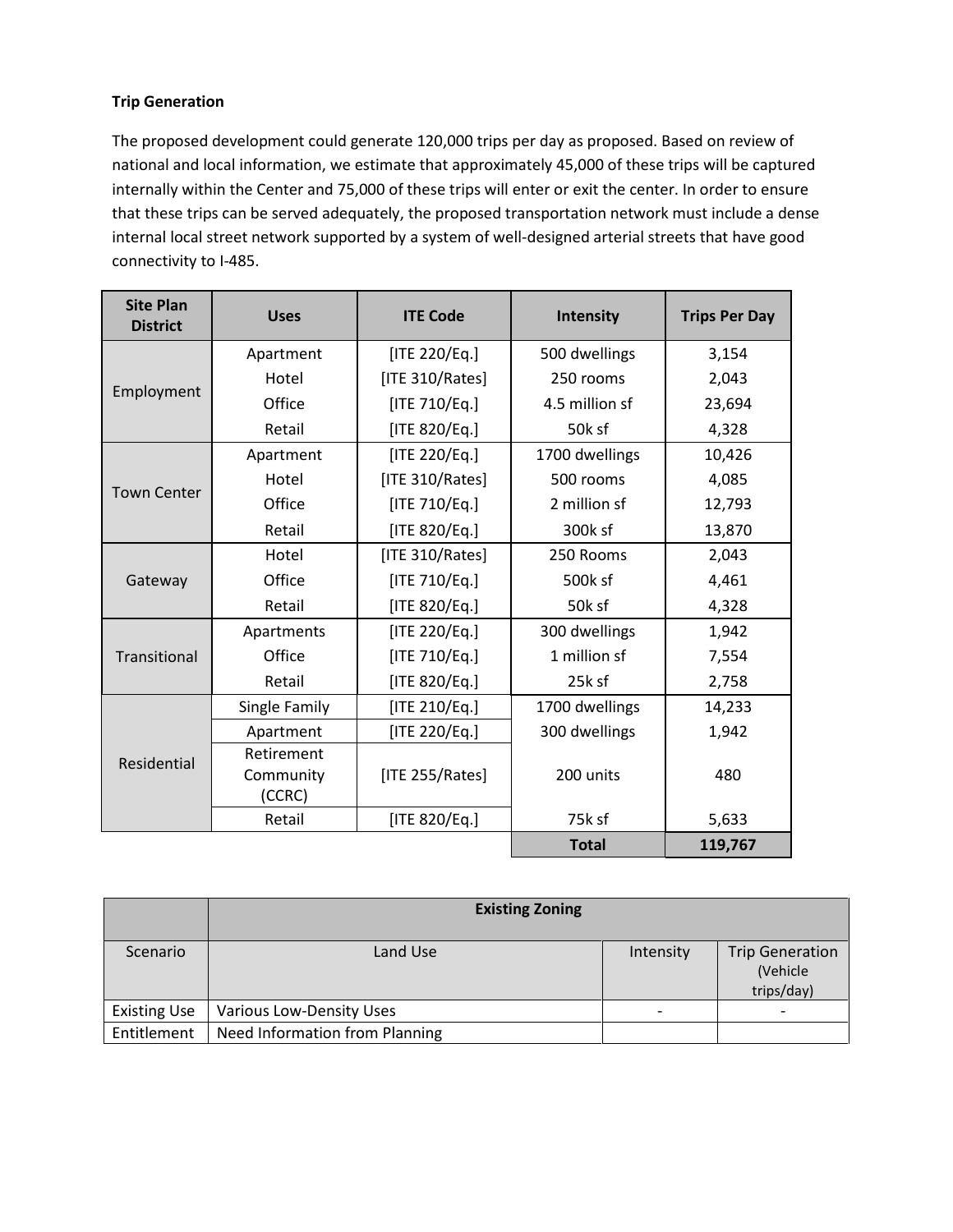## **Curbline**

Setbacks in the proposed zoning district will be measured from proposed future curblines. The curblines for local streets will be based on the standard local streets in the Charlotte Land Development Standards Manual or as otherwise prescribed in the conditional zoning plan. The future curblines for the arterial streets will be determined through the design process after the zoning decision.

#### **Resolved Issues**

- 1. The proposed Boulevard A (Linear Park) cross-section does not match USDG recommended crosssections. Boulevard A should have a 17-foot wide median.
- 2. The "Green Street" cross-section shows a 10-foot wide multi-use path on only 1 side of the street. The multi-use path width is not adequate for two way bike traffic and pedestrians and should be at least 12' wide.

### **Outstanding Issues**

Due to the large size of this rezoning petition and complexity of the activities described in the background above, additional outstanding issues may be identified as the technical review continues.

- 1. CDOT does not support the "Transportation Methodology" as described on Sheet RZ-5A, which defers all analysis of future transportation commitments beyond phase 1 to further undefined transportation studies. CDOT is aware that concurrent discussions are underway between petitioner and the City to establish an MOU that deals with a variety of aspects of this petition and that this MOU could identify an alternate approach to transportation requirements. Regardless of the particular approach taken through the MOU, the conditional zoning plan will need to include greater specificity on either the specific improvements that are expected, or the technical approach to determining the required mitigations over time.
- 2. The existing West Blvd / I-485 interchange with the improvements described under phase 1 are inadequate to support the remaining entitlements beyond phase 1. CDOT's support for the entitlements beyond phase 1 is contingent on a reconstruction of the I-485 / West Boulevard interchange to allow two arterial crossings of I-485, each with access to freeway ramps. The petitioner has begun discussions with NCDOT to propose an interchange modification to accomplish this; however, the approval decision from NCDOT and FHWA is expected to occur after the requested City Council action to approve the rezoning petition.
- 3. The traffic impact study for phase 1 includes specific improvement recommendations for transportation improvements. CDOT has completed a review of this study and has the following preliminary recommendations for laneage. These recommendations are in addition to those already provided by NCDOT's Congestion Management Unit in their March 29 report.

#### I-485 Outer Loop at West Boulevard intersection (proposed traffic signal):

- a. I-485 Outer Loop off-ramp lane configuration: 1 left turn only lane, 1 shared left-thru lane, 2 right-turn only lanes.
- b. EB West Blvd lane configuration: 1 thru lane, 1 shared thru-right lane, with 2 EB receiving lanes on the east side of the intersection – a 3 $^{rd}$  EB lane will form east of the taper that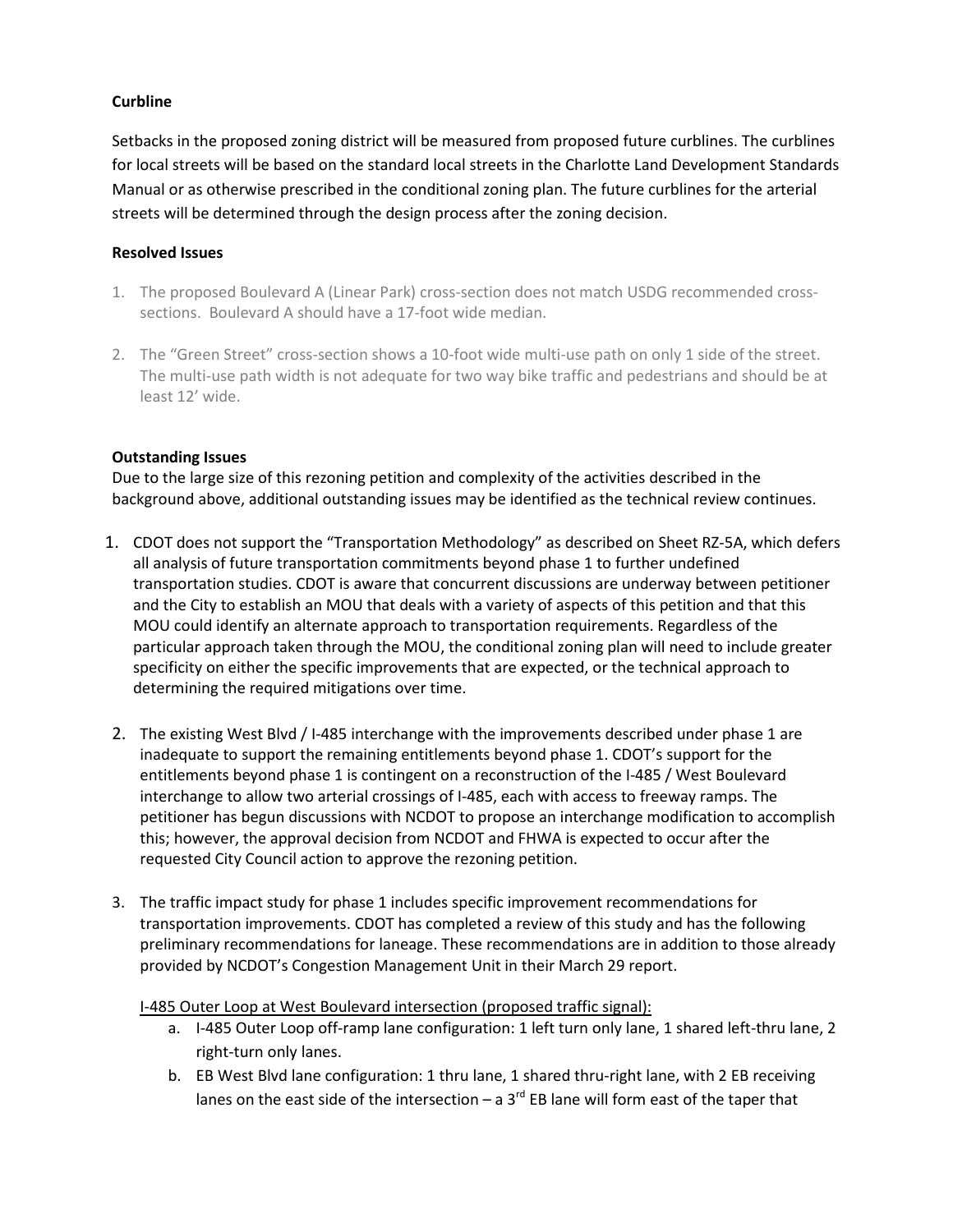forms the WB left turn lanes at this intersection. This lane will drop as one of the left turn only lanes at the I-485 Inner Loop intersection.

c. WB West Blvd lane configuration: 2 left turn only lanes, 2 thru lanes ( $2^{nd}$  thru lane forms on west side of bridge over I-485)

West Boulevard Bridge over I-485: Total of 4 lanes, 1 WB lane and 3 EB lanes (left-most EB lane will drop as one of the two left turn only lanes at the I-485 Inner Loop and West Blvd intersection).

# I-485 Inner Loop at West Boulevard intersection (proposed traffic signal):

- d. I-485 Inner Loop off-ramp lane configuration: 1 left turn only lane, 1 shared thru-right lane
- e. EB West Blvd lane configuration: 2 left turn only lanes  $(1<sup>st</sup>$  lane is a drop of the left-most thru lane, the 2<sup>nd</sup> lane forms immediately east of the West Blvd bridge over I-485)
- f. WB West Blvd lane configuration: 1 thru lane, 1 right turn only lane

# Wallace Neal Road at West Boulevard (proposed traffic signal):

- g. EB West Blvd lane configuration: 1 left turn only lane, 2 thru lanes (1 thru lane will drop before the bridge on West Blvd to the east of this intersection)
- h. Lane configurations of other approaches are the same as NCDOT recommendations.

# West Boulevard/Byrum Drive & Steele Creek Road Intersection (existing traffic signal):

- i. Same comments as NCDOT
- 4. West Boulevard is expected to be relocated on the east side of I-485 in order to support future airport expansion. CDOT requests a note be added to the plan that identifies that a) construction coordination will be necessary with the planned relocation and b) the proposed mitigations at Steele Creek West Boulevard and Byrum will be transferred to the proposed new intersection at the western terminus of the West Blvd realignment project to be funded by the petitioner in the event that the relocation occurs prior to the development mitigations.
- 5. CDOT expects to have additional comments regarding supplemental language for ensuring an adequate local street network beyond the standard requirements of the Subdivision Ordinance.
- 6. Transportation network information in Residential District is less defined than other districts in this submittal. What is proposed for new and existing facilities
- 7. CDOT is concerned about the optional provisions that erode the potential of the development to succeed as a multi-modal place. In particular, CDOT is concerned about allowing parking between the streets and the buildings, not recessing doors onto sidewalks.
- 8. CDOT understands that the Planning Department is offering specific recommendations that will help ensure an adequate street network will be created beyond what might be the minimum required by the Subdivision Ordinance. CDOT supports this any changes made to the plan that will help achieve the preferred block spacing for Activity Centers.
- 9. We recommend elimination of the language that describes which local street sections will be used. This should be addressed through application of the Subdivision requirements.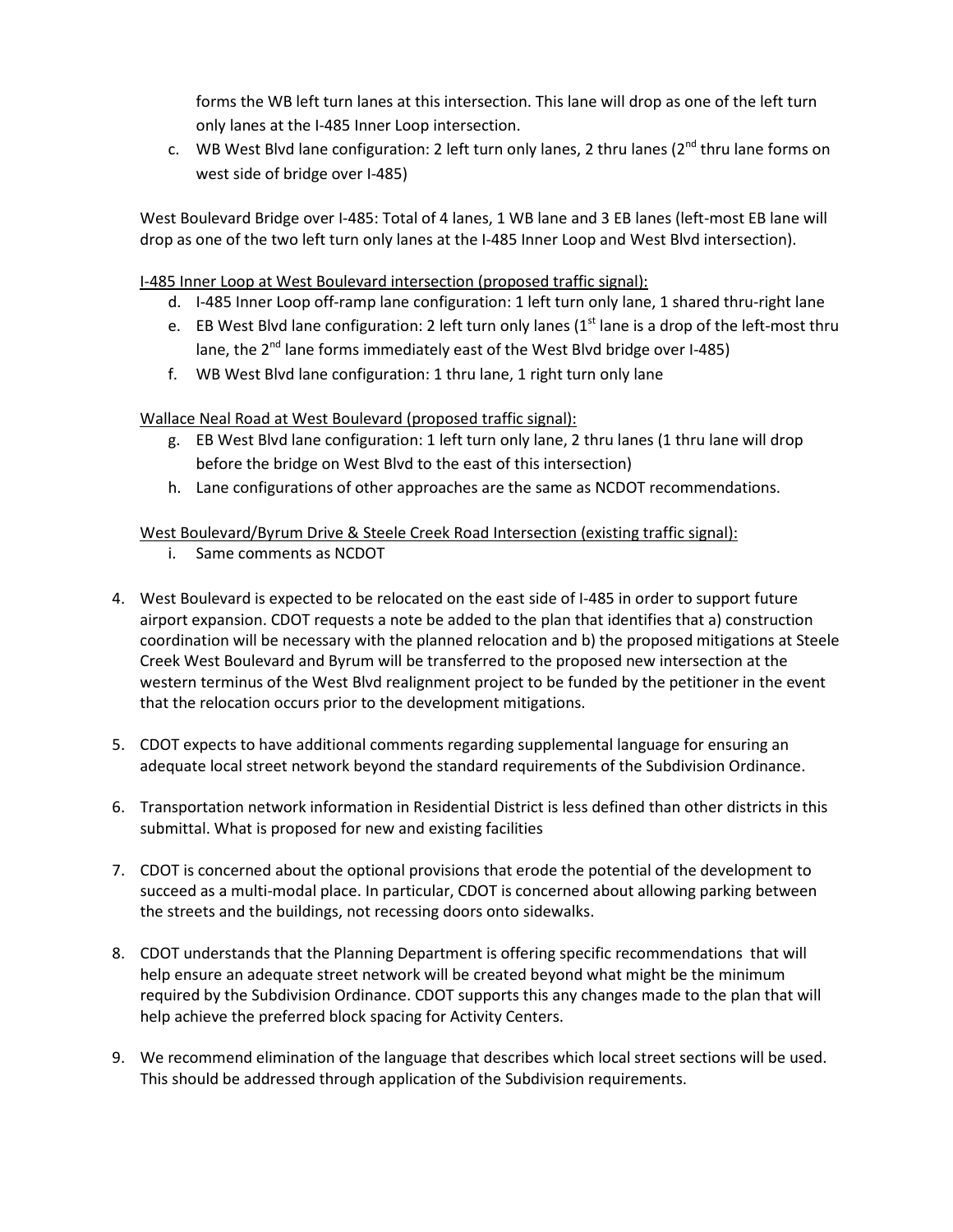- 10. CDOT supports the language in the notes establishing the minimum number of crossings of the Beaver Dam Creek. CDOT recommends additional language be provided to describe when these bridges will be created with respect to development activity. Also, the notes should commit that the bridges will provide adequate clearance to accommodate greenway underpasses.
- 11. The greenway system envisioned for this site will become an integral part of the walking and bicycling network once constructed. We request a greenway system plan be included that depicts the intended limits of the greenways.
- 12. We recommend eliminating the Notes IV a.1-a.3. This language does not seem useful in a conditional zoning document. We recommend consideration be given to replacing all of note IV with a statement that simply acknowledges the existence of an MOU which describes the topics listed.
- 13. The language used for substantial completion must be changed to eliminate the use of the phrase "CDOT will instruct." CDOT is not in a position to direct the work of other agencies. CDOT supports the idea of deeming a project substantially complete, subject to evaluation of safety and operational need for the improvements to be completed concurrent with a building opening. We recommend a statement indicating "CDOT may deem a project substantially complete for the purposes of..." as a replacement.
- 14. CDOT supports the idea of alternative street designs that offer environmental benefits. However, any specific designs must be evaluated through design review. The references to BMP's in the public street right-of-way must clarify that this is subject to review and approval by CDOT or NCDOT as applicable.
- 15. Since different development ordinances and zoning districts create different requirements for improvements to non-local streets, we recommend a note that explicitly requires that as development occurs, the fronting non-local streets must be built, or if mutually agreeable, funding provided to the City for non-local street construction. This would include travel lanes, bike facilities, gurb-and-gutter, planting strip, and sidewalks.
- 16. All right-of-way for the arterial streets should be dedicated by the petitioner.

# **Advisory Information**

The following are requirements of the developer that must be satisfied prior to driveway permit approval. We recommend that the petitioner reflect these on the rezoning plan as-appropriate.

- 1. According to the City of Charlotte's Driveway Regulations, CDOT has the authority to regulate/approve all private street/driveway and public street connections to the right-of-way of a street under the regulatory jurisdiction of the City of Charlotte.
- 2. Adequate sight triangles must be reserved at the existing/proposed street entrance(s). Two 35' x 35' sight triangles are required for the entrance(s) to meet requirements. All proposed trees, berms, walls, fences, and/or identification signs must not interfere with sight distance at the entrance(s). Such items should be identified on the site plan.
- 3. The proposed driveway connections will require driveway permits to be submitted to CDOT and the North Carolina Department of Transportation for review and approval. The exact driveway locations